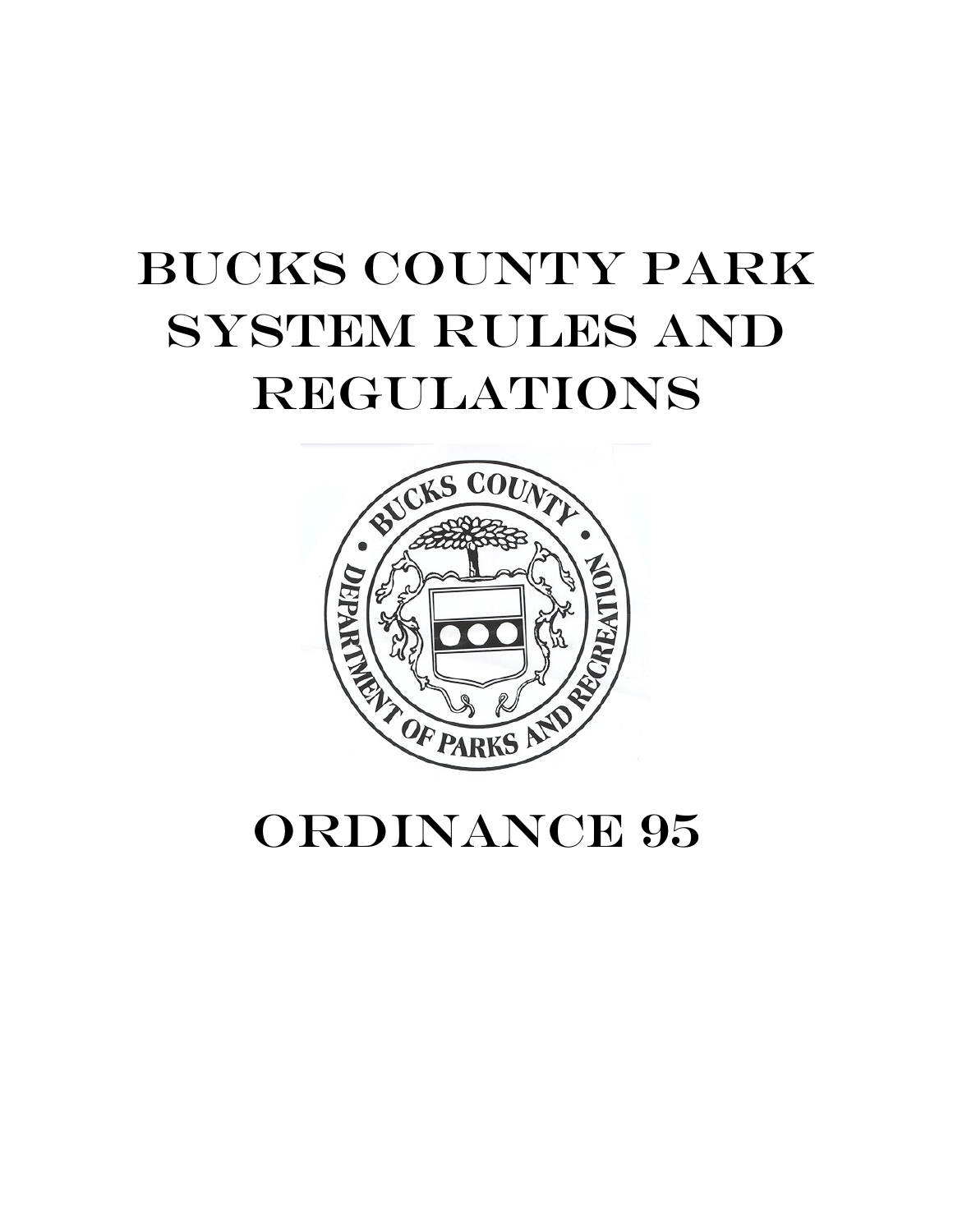# **Table of Contents**

| Section 6. Destruction of Buildings, Markers, Monuments, and Other Properties |  |
|-------------------------------------------------------------------------------|--|
|                                                                               |  |
|                                                                               |  |
|                                                                               |  |
|                                                                               |  |
|                                                                               |  |
|                                                                               |  |
|                                                                               |  |
|                                                                               |  |
|                                                                               |  |
|                                                                               |  |
| Section 17. Camping.<br>5                                                     |  |
|                                                                               |  |
|                                                                               |  |
|                                                                               |  |
|                                                                               |  |
|                                                                               |  |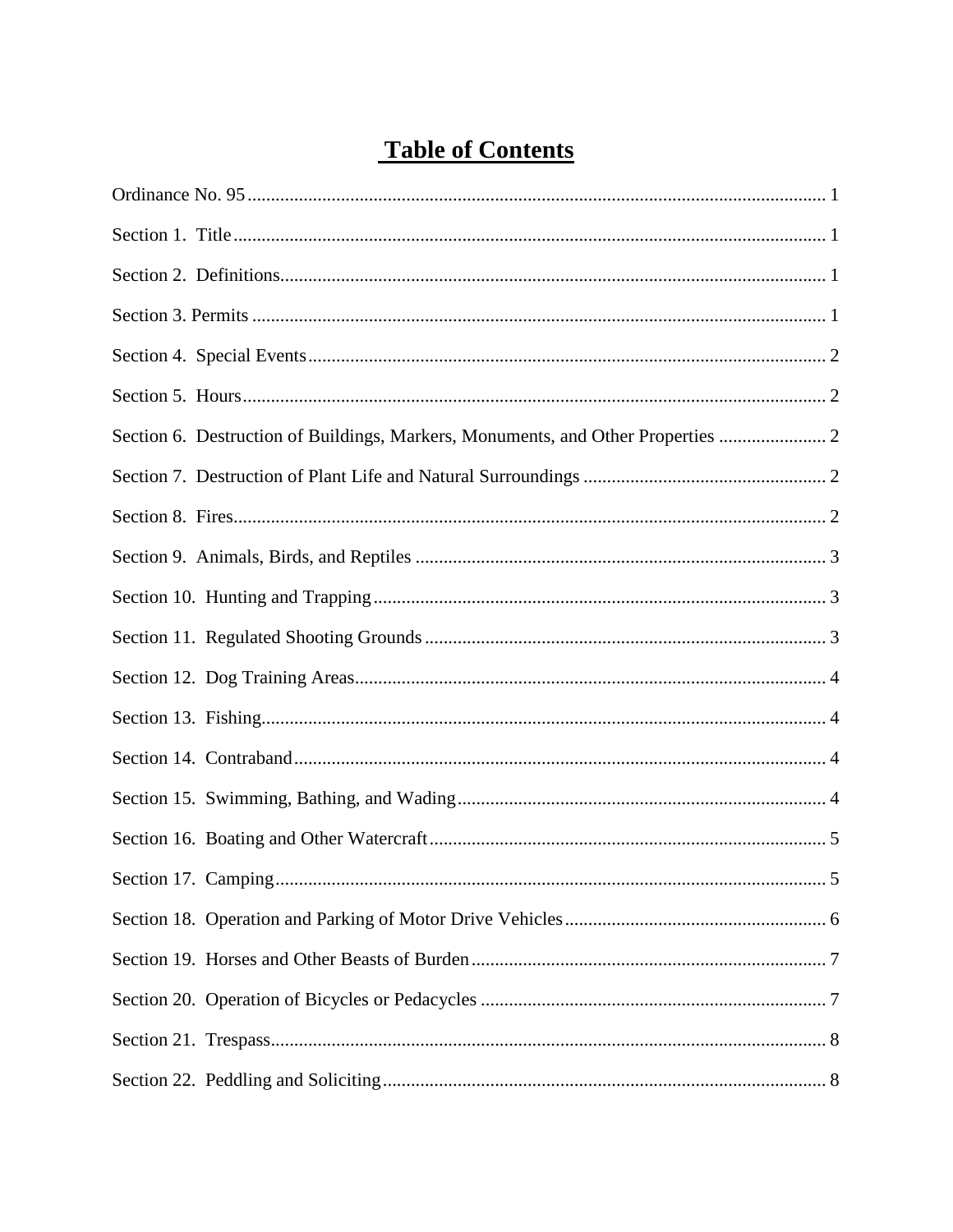| Section 29. Use of Loudspeaker, Radio, Phonograph, Tape Recorders, and Television 9 |
|-------------------------------------------------------------------------------------|
|                                                                                     |
|                                                                                     |
|                                                                                     |
|                                                                                     |
|                                                                                     |
|                                                                                     |
|                                                                                     |
|                                                                                     |
|                                                                                     |
|                                                                                     |
|                                                                                     |
|                                                                                     |
|                                                                                     |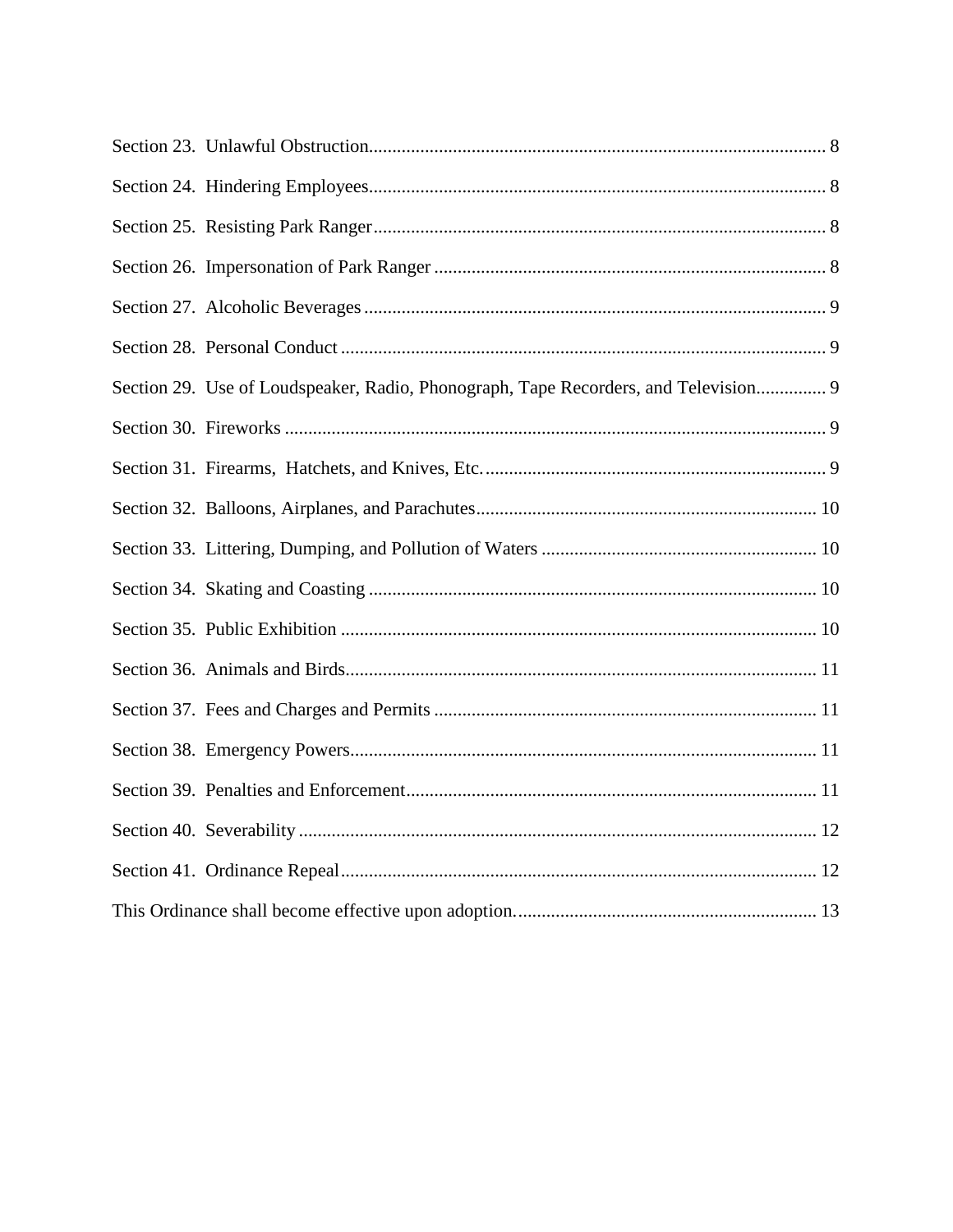## **Ordinance No. 95**

<span id="page-3-0"></span>ORDINANCE OF THE COUNTY OF BUCKS PROVIDING FOR RULES AND REGULATIONS GOVERNING THE USE OF THE BUCKS COUNTY PARK SYSTEM AND PROVIDING PENALTIES FOR VIOLATION OF THE SAME.

NOW, THEREFORE, BE IT ENACTED AND ORDAINED by the Board of County Commissioners of the County of Bucks, Pennsylvania, as follows:

<span id="page-3-1"></span>**SECTION 1. TITLE** – This Ordinance shall be known as the "Bucks County Park Rules and Regulations".

<span id="page-3-2"></span>**SECTION 2. DEFINITIONS** – Except where the context clearly indicates otherwise, the following terms as used in this Ordinance shall have the following meanings:

- A. The term "Park System" shall mean any lands or facilities owned, leased, or controlled by the County of Bucks and/or lands placed under control of the Director of the Bucks County Department of Parks and Recreation by the Bucks County Commissioners.
- B. The term "Director" shall mean the Director of the Bucks County Department of Parks and **Recreation**
- C. The term "Park Rangers" designate all duly sworn in members of the Park Rangers Division.
- D. The term "Department" shall mean the Bucks County Department of Parks and Recreation.

## <span id="page-3-3"></span>**SECTION 3. PERMITS**

- A. Application for a permit shall be made upon the official forms of the department and shall be accompanied by the required fee except where a free permit may be issued.
- B. Application for a permit may be made at the Department office, other designated locations, or request may be made by telephone for an application. Applications and fee must be in the Department office well in advance of requested permit or as specified.
- C. In the event more applications for reservations are received than space is available, such applications shall be considered in order received by the Department.
- D. No person under the age of eighteen (18) years shall be issued a permit for the use of any park facilities from sunset of one day to sunrise of the following day unless accompanied by a person eighteen (18) years of age or older.
- E. The holder of any permit issued by the Department shall be held responsible for the actions and conduct of all persons using the facility under his/her permit.
- F. All permit holders for park facilities must also comply with all other rules governing the use of the Park System where applicable.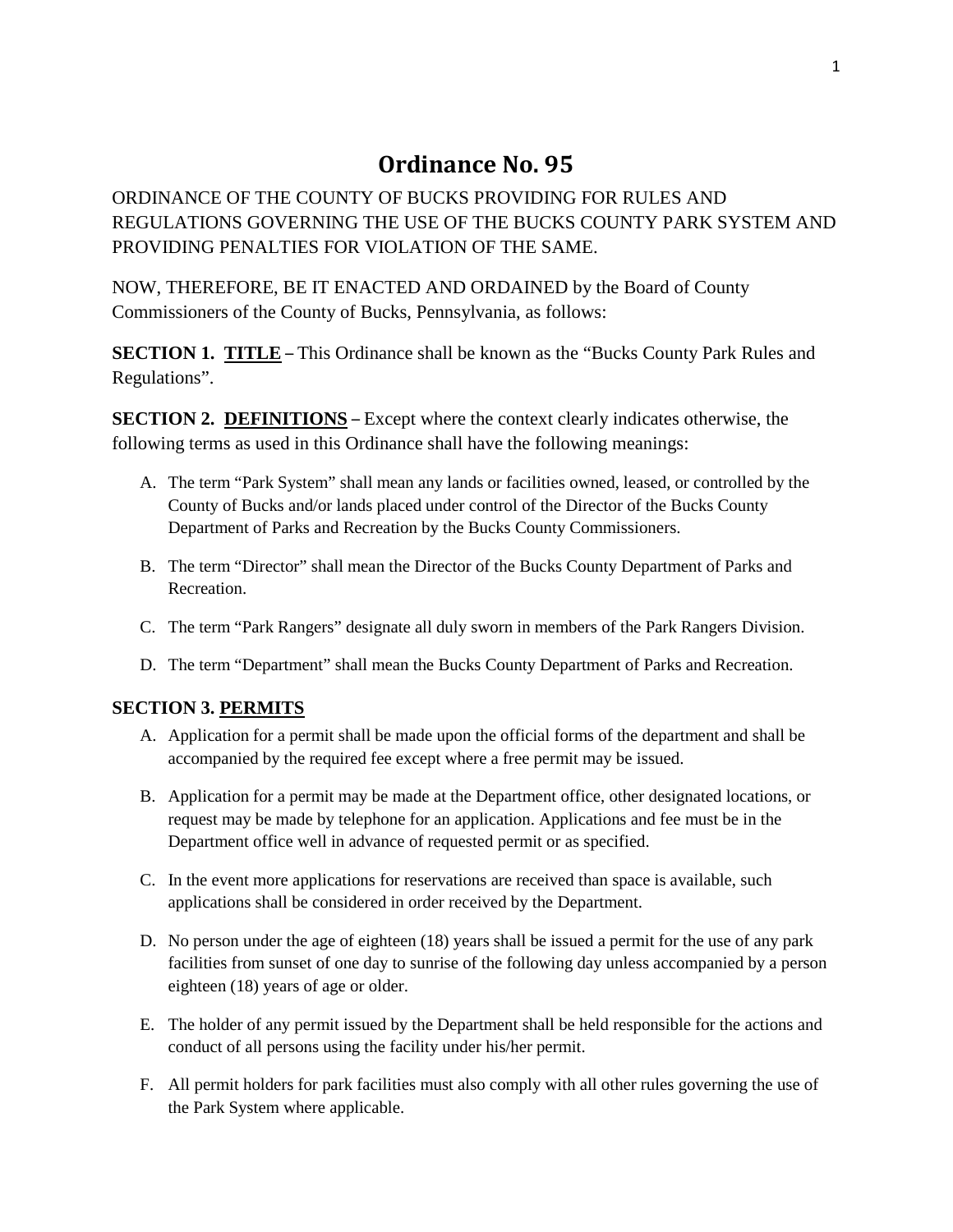G. Any permit issued by the Department may be revoked at any time by the Director or his designate or a Park Ranger in the field for just cause arising from violations of the permit, applicable park rules, or safety of park visitors.

## <span id="page-4-0"></span>**SECTION 4. SPECIAL EVENTS**

A. No person shall install equipment or make any alterations or adjustments to existing equipment or facilities without the specific approval in writing of the Director.

## <span id="page-4-1"></span>**SECTION 5. HOURS**

A. No person shall be permitted within the Park System between sunset of any day and sunrise of the following day except as provided by Section 3 and 13.

## <span id="page-4-2"></span>**SECTION 6. DESTRUCTION OF BUILDINGS, MARKERS, MONUMENTS, AND OTHER PROPERTIES**

No person shall,

- A. Destroy, deface, alter, change or remove any monument, stone marker, bench mark, stake, post or blazed trail, marking or designation of any boundary line, survey line.
- B. Cut, break, mark upon, or otherwise damage any building, equipment, bridge, drain, wall fountain, lamp post, fence, gate, hedge, park roadway or highway or other structure or installation.
- C. Deface, destroy or remove any placard, notice or sign, whether permanent or temporary, posted or exhibited within the Park System.

## <span id="page-4-3"></span>**SECTION 7. DESTRUCTION OF PLANT LIFE AND NATURAL SURROUNDINGS**

No person shall,

- A. Cut, remove or destroy any tree, sapling, seedling, bush or shrub, whether alive or dead or chip, blaze, box, girdle, trim or otherwise deface or injure any tree or shrub or break or remove any branch, foliage, tree or shrub or pick, gather, uproot, remove or destroy any flower, plant or grass except with permit issued by the Department.
- B. Remove or cause to be removed or to dig any sod, earth, humus, peat, boulder, rock, gravel or sand except with permit issued by the Department within the Park System.

## <span id="page-4-4"></span>**SECTION 8. FIRES**

A. No person shall,

- 1. Set or cause to be set on fire any tree, woodland, brushland, grassland or meadow.
- 2. Build any fire except within the fireplaces, receptacles or open spaces designated by the Department for such purpose.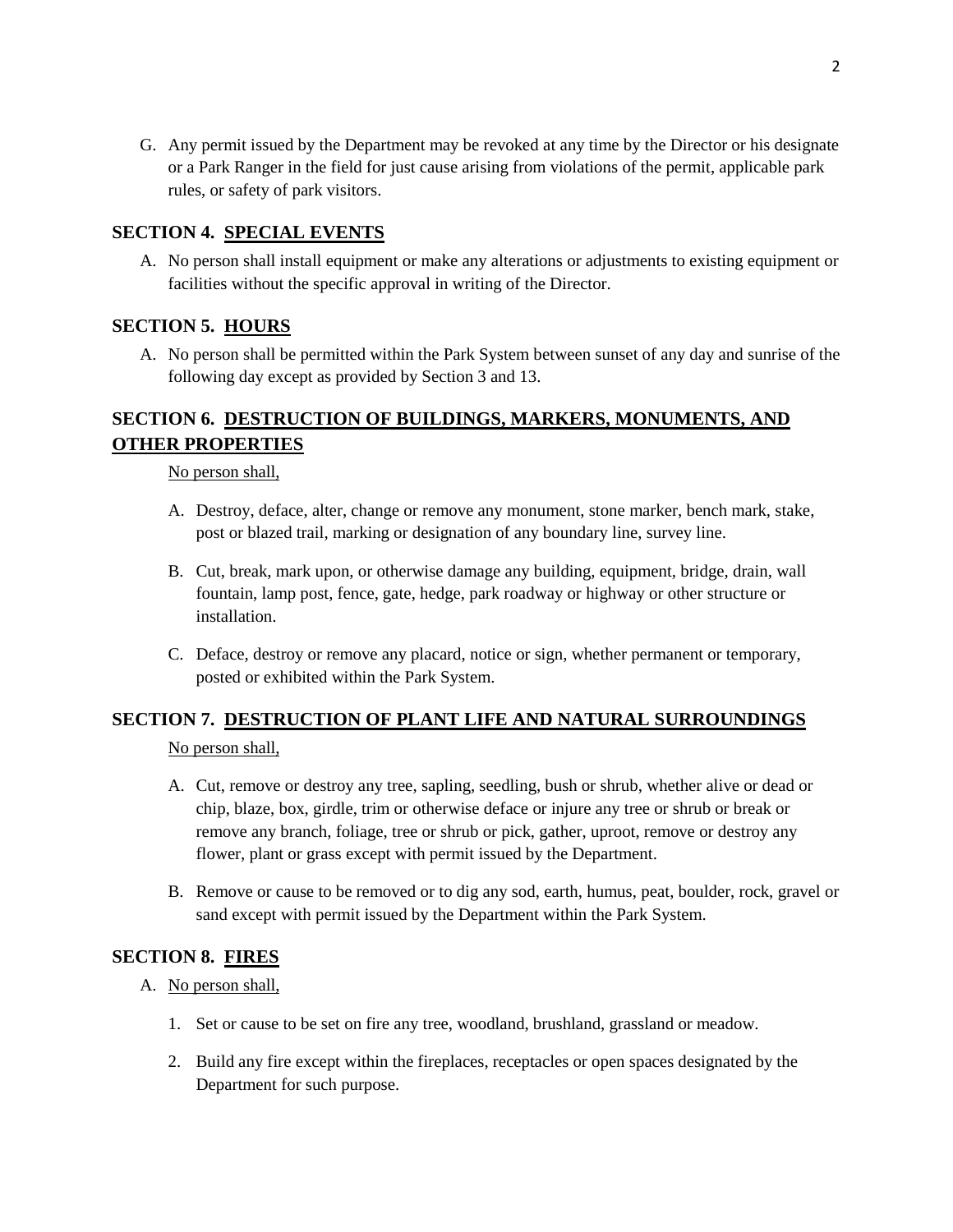- 3. Drop, dump, throw or otherwise scatter lighted matches, ashes, burning cigars, cigarettes, tobacco paper or other flammable materials except in designated containers.
- B. Any permissible fires must be attended at all times by a competent person, 18 years of age or older. All fires must be thoroughly extinguished before leaving the area.

## <span id="page-5-0"></span>**SECTION 9. ANIMALS, BIRDS, AND REPTILES**

- A. No person shall,
	- 1. Pursue, catch, attempt to catch, strike, molest, wound or kill any bird, animal or reptile or any nest, lair, den, burrow or the like of any animal; except, such limited areas which the Department may from time to time designate as authorized hunting and fishing areas.
	- 2. Hunt, fish or trap except in accordance with the laws of the State of Pennsylvania and as authorized by the department.
	- 3. Permit his dog or other pet to pursue, catch, wound or kill any bird, animal or reptile or to disturb the nests, dens, home or place of refuge of any other animal or bird.
	- 4. Drive or pursue any wild bird or animal from the confines of the park within the Park System.
	- 5. Have a pet in attendance while riding a bicycle or other non-powered conveyance in any park area.
- B. All persons must clean up any fecal matter deposited by his/her pet in all park areas.

## <span id="page-5-1"></span>**SECTION 10. HUNTING AND TRAPPING**

No person shall,

- A. Trap, hunt or allow his dog or other pet to hunt any wild bird or animal except in regulated shooting grounds, fields or training areas opened to hunting and trapping by the Department. Such areas are to be closed to all other park use and will be run in compliance with State laws.
- B. Hunt or pursue any wild bird or wild animal that had been wounded or injured outside the park and had taken refuge within the park, without being accompanied by Park Ranger personnel within the Park System.

## <span id="page-5-2"></span>**SECTION 11. REGULATED SHOOTING GROUNDS**

a. The Department may set aside park areas open to the public on a permit basis for the purpose of hunting and trapping. Such areas will be regulated by the State and Federal laws concerning them, and violation of those regulations will be a direct violation of this section.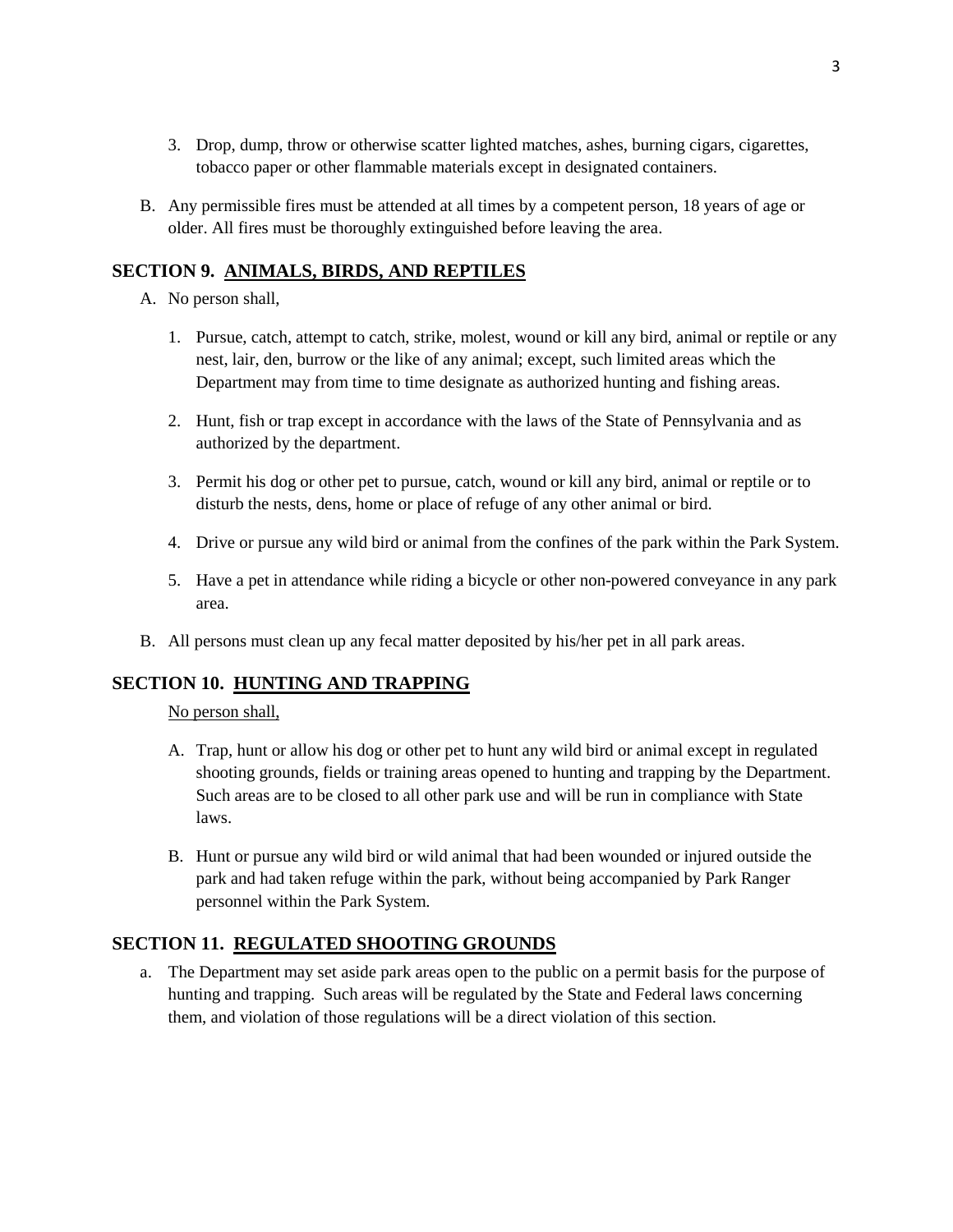## <span id="page-6-0"></span>**SECTION 12. DOG TRAINING AREAS**

A. The Department may set aside park areas on a permit basis to be used as dog training areas. Such areas will be open in compliance with Pennsylvania Game Laws.

#### No person shall,

- B. Bring his or her dog into any dog training area unless said dog holds a current year's license.
- C. Allow his or her dog in the dog training area without being under complete control of the owner.
- D. Possess any firearm or ammunition in the dog training area within the Park System.
- E. Bring any animal or pet other than a dog into this area.

## <span id="page-6-1"></span>**SECTION 13. FISHING**

- A. Fishing within the Park System waters shall be permitted only in such areas and at such times as are designated by the Department. In all cases, the Pennsylvania fishing laws shall be applicable to all Park System waterways. The failure to comply with such Pennsylvania fishing laws shall be in direct violation of this section.
- B. No person shall,
	- 1. Fish in any wildlife sanctuary or outdoor education area or any place where "No Fishing" signs have been posted by the Department.
	- 2. Enter the Park System for fishing after sunset except via designated areas open for 24 hour fishing.
	- 3. Fish without being the holder of a current resident or non-resident State fishing license where required by applicable State laws.

## <span id="page-6-2"></span>**SECTION 14. CONTRABAND**

A. All game, animals, fowl, birds, fish, and other aquatic life hunted, killed, taken or destroyed, bought, sold, bartered or possessed contrary to State or Federal laws shall be declared to be contraband and the same shall be subject to seizure and confiscation and shall be turned over to the appropriate authority for disposal.

## <span id="page-6-3"></span>**SECTION 15. SWIMMING, BATHING, AND WADING**

#### No person shall,

- A. Swim, bathe or wade in any Department controlled waters except those specifically designated for that purpose and/or special permits may be issued by the Department to individuals or groups for training purposes.
- B. Carry or consume any food or beverage or have in possession any glass or metal container at any swim area or in the water adjacent to above mentioned areas unless otherwise designated.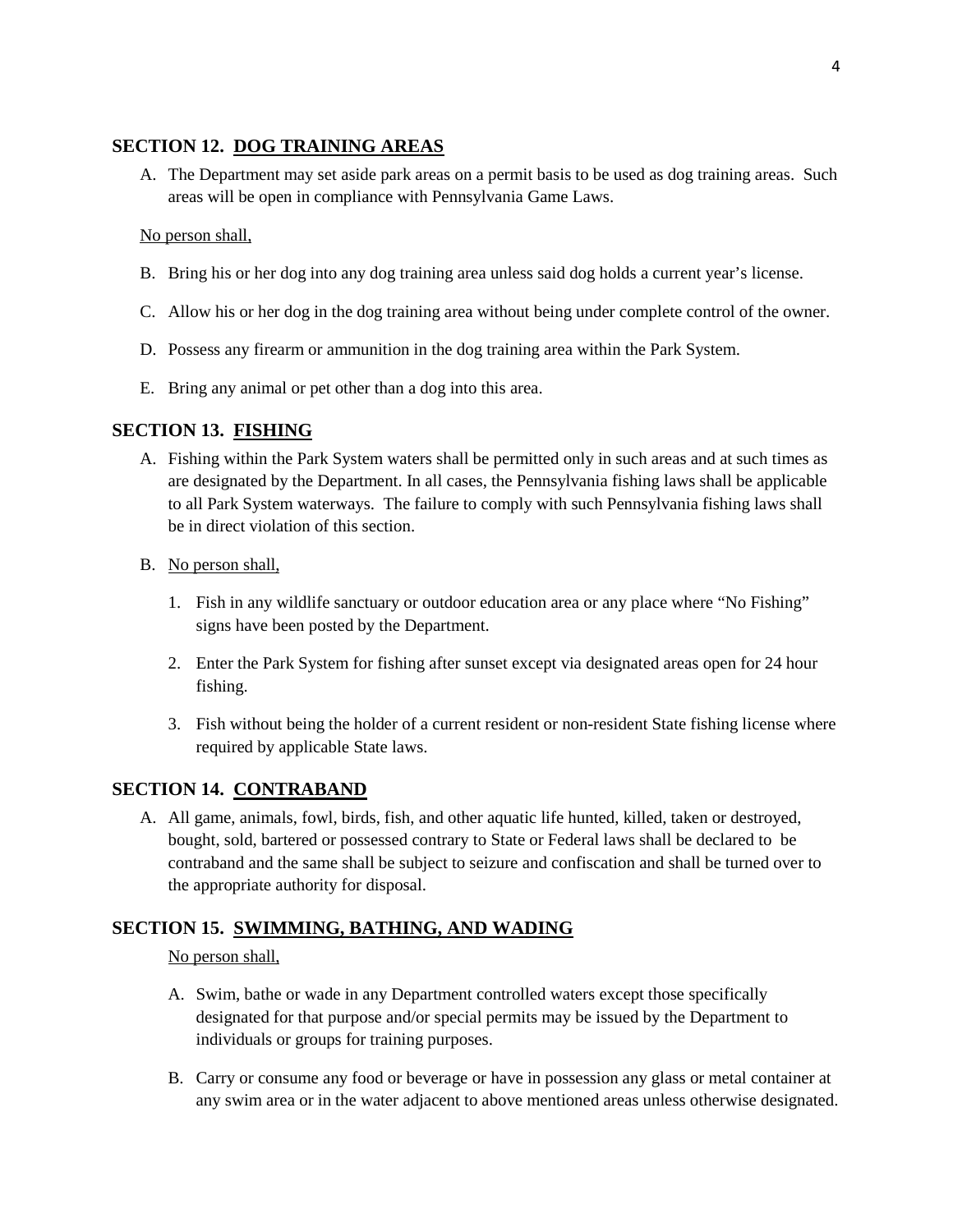- C. Bathe, swim or wade in any Department operated pool unless said pool is open for operation.
- D. Bathe, swim or wade in any Department operated pool unless in compliance with current pool regulations.

## <span id="page-7-0"></span>**SECTION 16. BOATING AND OTHER WATERCRAFT**

## A. No person shall,

- 1. No person shall launch any watercraft from Department controlled lands without having a current boating permit issued by the Department.
- 2. Operate any watercraft upon any Department controlled waterways except at such time or places that may be provided or designated for such purpose.
- 3. Operate a watercraft on any Department controlled waterways unless it complies with current Pennsylvania Fish and Boat Laws.
- 4. Use any inflatable devices on Department controlled waterways except those inflatable rafts meeting Departmental standards.
- 5. Operate a watercraft on Department controlled waterways without Coast Guard approved personal floatation devices of the type, size, and quantity needed for each person in the watercraft. All of the above devices must be in serviceable condition.
- 6. Operate a watercraft propelled by internal combustion motors on any waters without written permission from the Director.
- 7. Operate a watercraft on any Department controlled waterways in a negligent manner so as to endanger themselves or their passengers or other boaters.
- B. A person may operate a watercraft on Department controlled waters with an electric motor no larger than 3 horsepower or its equivalent.

## <span id="page-7-1"></span>**SECTION 17. CAMPING**

No person or group shall,

- A. Camp except in such areas as may be provided and designated for such purposes by the Department. No person or group shall camp without a permit issued by the Department. No camping permit shall be issued to the same person or group for more that 14 consecutive days. All camping equipment and gear will be removed from campsite at the end of this period and no site in the Park System may be permitted again for 48 hours.
- B. Camp in violation of any of the current camping regulations or general park rules as promulgated by the Department.
- C. Enter upon the campsite of another or be within twenty (20) feet of any tent, shelter or cabin of another, whether occupied or not, without first obtaining any invitation or permission to do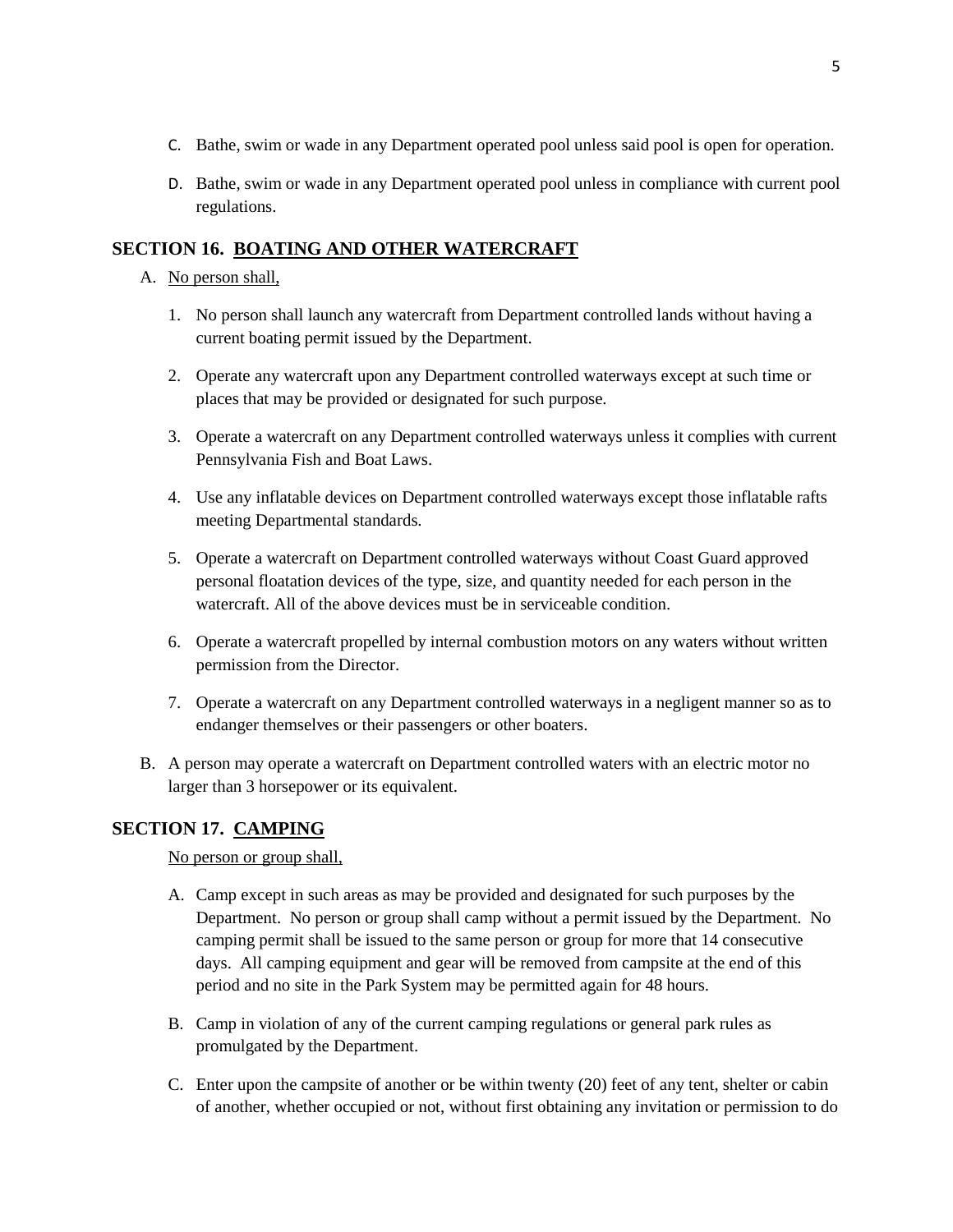so by the person to whom the camp site or cabin has been issued a permit within the Park System

D. While staying or visiting any campsite or cabin, bring any dog, cat or any pet into these facilities, except for dogs that are trained to assist a disabled person.

#### <span id="page-8-0"></span>**SECTION 18. OPERATION AND PARKING OF MOTOR DRIVE VEHICLES**

- A. Except as provided by sections relating to parking and operation of motor vehicles in specific park areas, Pennsylvania Title 75 otherwise known as the Motor Vehicle Code will govern operation of motor vehicles on all park roadways.
- B. No person shall,
	- 1. Operate a vehicle and stop, stand or park said vehicle in any place marked as a passenger or loading zone, other than for expeditious loading or unloading of passengers or for the unloading and delivery or pick up and loading of materials.
	- 2. Operate a vehicle and stop, stand or park, such vehicle upon any roadway or in any parking area in such manner as to form an obstruction to traffic thereon or to block the exit or removal of another vehicle.
	- 3. Drive upon or park upon any lawn in any park unless specifically authorized to do so by the Department.
	- 4. Operate and stop, stand, or park a vehicle in such a manner as to block any fire trail, campsite road, maintenance road, boat ramp, or bike/hike/horse trail.
	- 5. Park a vehicle in any place where no parking signs have been erected.
	- 6. Park a vehicle in such a manner as to take up more than one designated parking spot.
	- 7. Park in any area restricted for vehicles equipped with boat trailers.
	- 8. Operate a vehicle or bicycle in excess of the posted speed limit on park roadways or bicycle paths.
	- 9. Operate a vehicle in any park or place other than park roadways open to and regularly traveled by the general public except, vehicles authorized by the Department for the purpose of park maintenance, improvement or patrol; or in areas set aside as special use areas.
	- 10. Operate any type of minibike, trail bike, all terrain vehicle, snowmobile or other vehicle that is not or cannot be registered for operation on the public highways except in areas designated and designed for their purpose, and then only with the Department approval and appropriate permit.
	- 11. Fail to yield the right of way to any person riding a horse, hiking and biking on marked trails where such trails cross streets or roadways.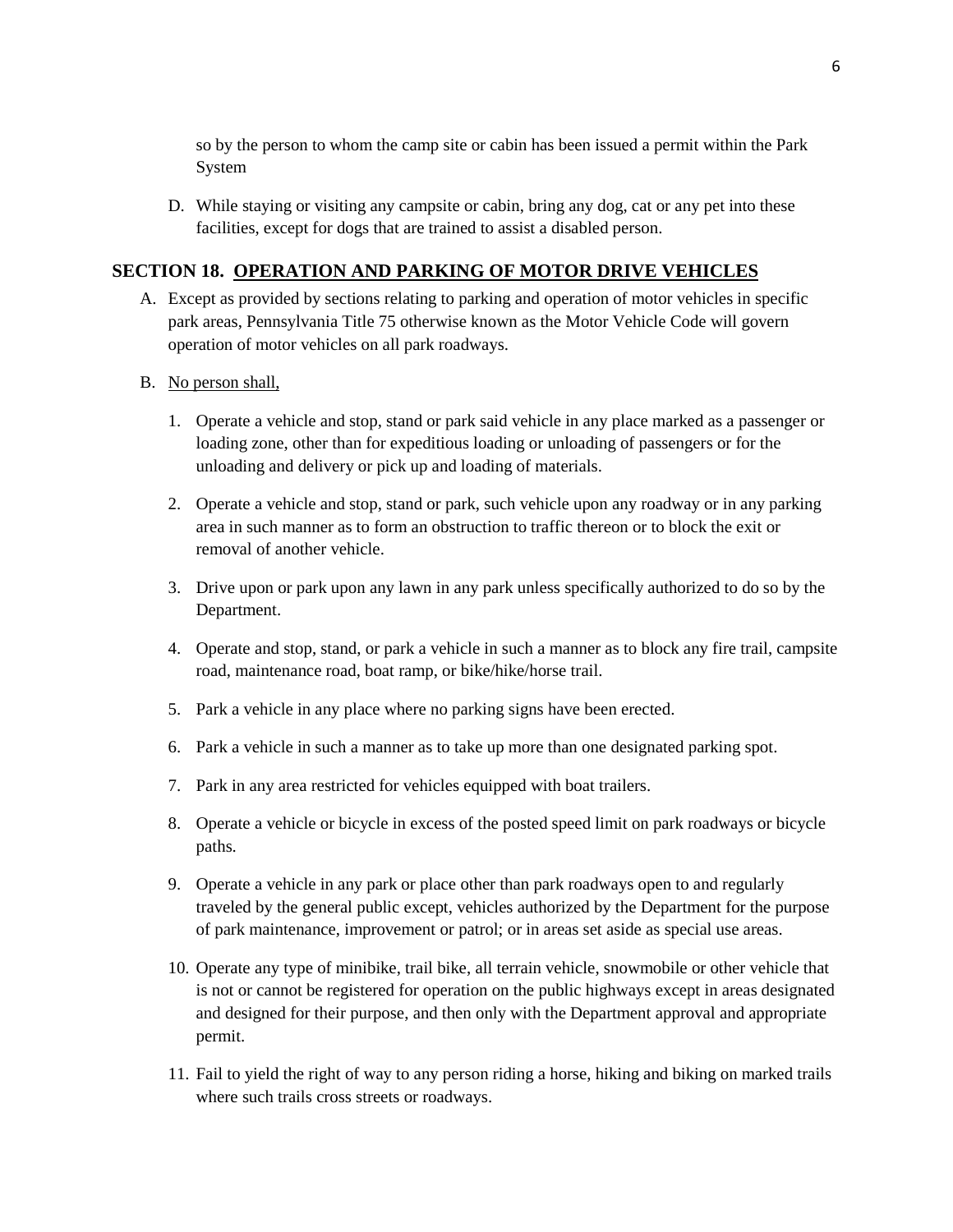- 12. Wash or make mechanical repairs on vehicles except in an emergency on any vehicle.
- 13. Use park roadways as thoroughfares except where permits have been issued by the Director for commercial or farm equipment.
- 14. Continuously cruise in any motor driven vehicle in, through and around camp areas or picnic areas within the Park System.

## <span id="page-9-0"></span>**SECTION 19. HORSES AND OTHER BEASTS OF BURDEN**

#### No person shall,

- A. Ride or lead a horse or pony upon any property administered by or under the jurisdiction of the Department except on specifically designated and posted areas or bridle trails without a valid permit in their possession issued by the Department.
- B. Ride a horse in a careless, negligent or reckless manner so as to create a nuisance or to endanger the life, property or persons within the Park System.

## <span id="page-9-1"></span>**SECTION 20. OPERATION OF BICYCLES OR PEDACYCLES**

#### No person shall,

- A. Operate a bicycle or pedacycle unless as close to the right-hand curb side of the path, trail, or roadway as conditions will permit.
- B. Operate any bicycle or pedacycle while upon any path, trail or roadway to carry any person upon the handlebar or frame of the bicycle, except in the case where a bicycle is equipped to carry more than one person.
- C. Operate a bicycle or pedacycle upon such paths, trails or roadways that are posted by the Department before sunrise and after sunset unless otherwise permitted.
- D. Leave or park any bicycle or pedacycle upon any road, parking lot, walkway or play area.
- E. Operate a bicycle or pedacycle upon any park roadway, path or any park property disregarding the rights and safety of others or in any manner so as to endanger any person or property.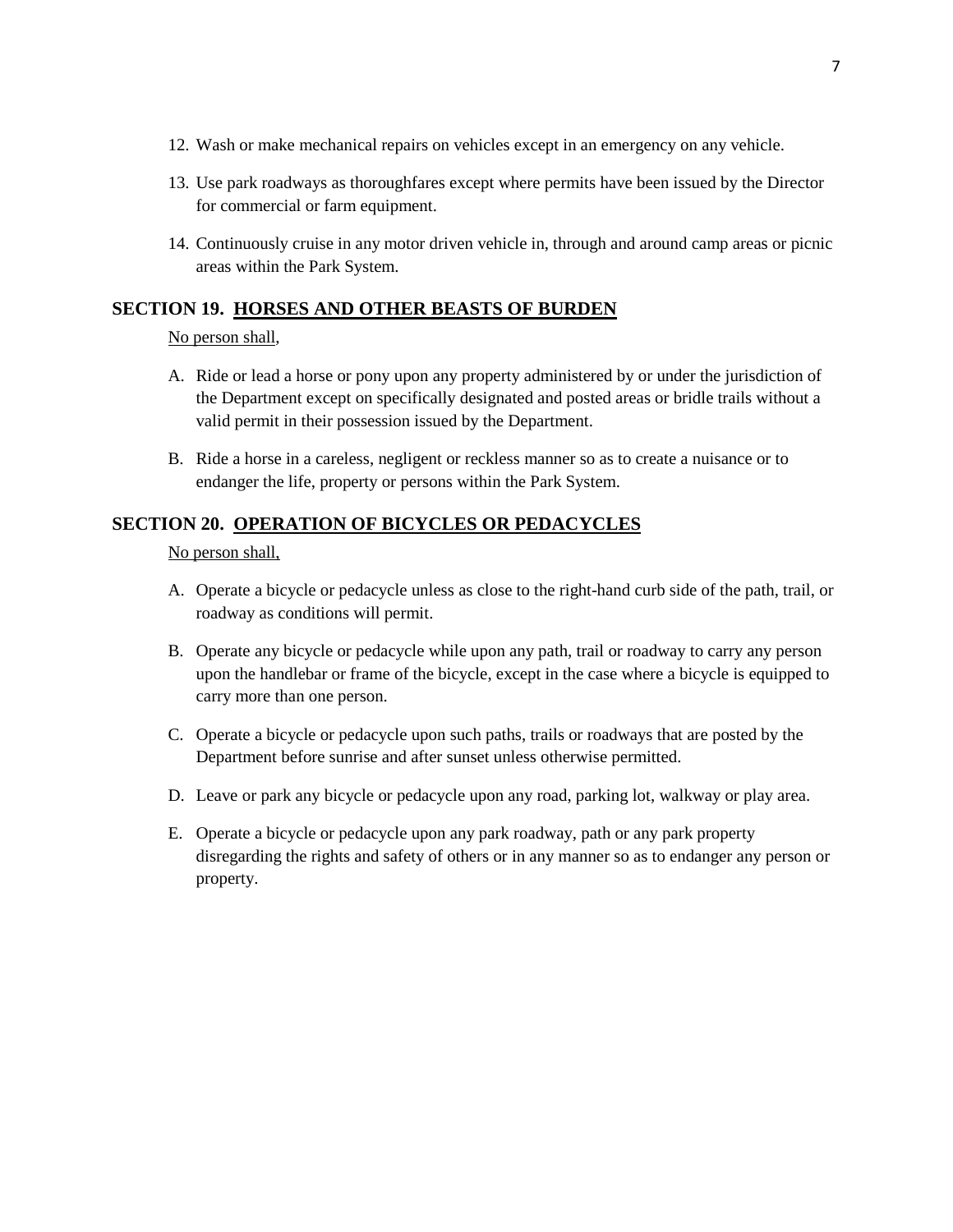#### <span id="page-10-0"></span>**SECTION 21. TRESPASS**

#### No person shall,

- A. Drive or cause to be driven any horses, cattle, sheep, goats, swine or other livestock upon or across any property administered by or under the jurisdiction of the Department without a permit.
- B. Enter upon any grounds that have been posted by the Department with No Trespassing or Special Wildlife signs or any sign that would indicate that the area is not open to the general public without first obtaining written permission from the Director.
- C. Enter any building that is not open to and regularly used by the public.
- D. Enter upon or disturb any construction or equipment on park property except authorized personnel within the Park System.

#### <span id="page-10-1"></span>**SECTION 22. PEDDLING AND SOLICITING**

- A. No person shall, peddle or solicit business of any nature whatever or collect any fund for any service or charity or to distribute handbills or other advertising matter, to the general public without first obtaining written permission from the Director.
- B. Post unauthorized signs on any lands, waters, structures or property administered by or under the control of the Department or to use such lands, waters, structures or property without first obtaining written permission from the Director.

#### <span id="page-10-2"></span>**SECTION 23. UNLAWFUL OBSTRUCTION**

A. No person shall force, threat, intimidate, fence, enclose, or by any other means, prevent or obstruct any person from entering, leaving or making full use of the Park System unless under the jurisdiction of the Department consistent with the terms of this ordinance and other applicable statutes, rules and regulations, and then only by persons authorized to do so by the Department.

#### <span id="page-10-3"></span>**SECTION 24. HINDERING EMPLOYEES**

A. No person shall interfere with, use profanity towards or in any manner hinder any employees or agents of the Department who are performing their official duties.

## <span id="page-10-4"></span>**SECTION 25. RESISTING PARK RANGER**

A. No person shall interfere with or use profanity toward any Park Ranger in the performance of his duties; or fail or refuse to obey any lawful command or refuse to assist any Park Ranger in the performance of his duties with in the Park System.

#### <span id="page-10-5"></span>**SECTION 26. IMPERSONATION OF PARK RANGER**

A. No person shall impersonate any Park Ranger for any reason.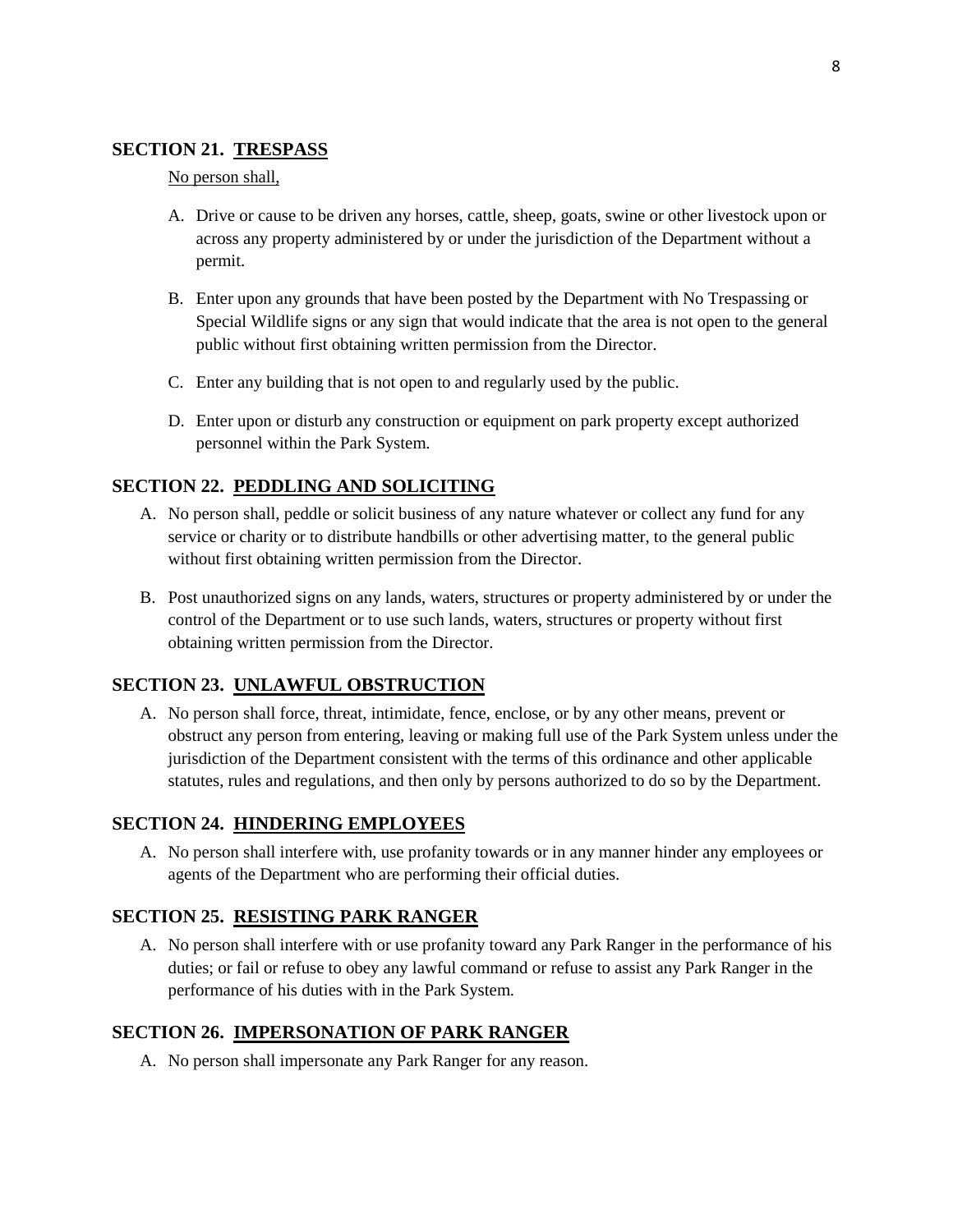## <span id="page-11-0"></span>**SECTION 27. ALCOHOLIC BEVERAGES**

- A. No person shall possess or be under the influence of any alcoholic beverage while in or upon any property owned or controlled by the Department.
- B. Any alcoholic beverage, its container, and/or dispensing system in any persons possession shall be confiscated by the Park Rangers and disposed of according to Departmental regulations.
- C. Notwithstanding paragraphs A&B alcoholic beverages may be permitted within the Park System with prior approval of the Director in accordance with regulations of the Department.

## <span id="page-11-1"></span>**SECTION 28. PERSONAL CONDUCT**

#### No person shall,

- A. Engage in any violent, abusive, loud, boisterous, vulgar, lewd, wanton, obscene or otherwise disorderly conduct tending to create a breach of the peace or to disturb or annoy others, while in or on any property administered by or under the jurisdiction of the Department.
- B. Commit any indecent or immoral act tending to debauch the morals or manners of the public while in or on any property administered by or under the jurisdiction of the Department within the Park System.

## <span id="page-11-2"></span>**SECTION 29. USE OF LOUDSPEAKER, RADIO, PHONOGRAPH, TAPE RECORDERS, AND TELEVISION**

No person shall,

- A. Use a loud speaker, public address system, or amplifier within or upon Department property without written permission from the Director.
- B. Play or cause to play any radio, phonograph, tape recorders, television, stereo tape, etc. in a loud or boisterous manner which tends to disturb or annoy any visitor.
- C. Possess any radio, phonograph, stereo tape, television while using the Outdoor Education areas unless a permit is issued; tape recorders may be used for the purpose of recording only within the Park System.

## <span id="page-11-3"></span>**SECTION 30. FIREWORKS**

A. No person shall fire, discharge, or have in their possession any rocket, firecracker, or other fireworks or any substance of any explosive nature without written permission from the Director.

## <span id="page-11-4"></span>**SECTION 31. FIREARMS, HATCHETS, AND KNIVES, ETC.**

No person shall,

A. Discharge or set off anywhere upon said properties, a revolver, pistol, shotgun, rifle, air rifle, air gun, water gun, or any gun, rifle, firearm, or bow or other weapon that discharges projectiles either by air, explosive substance or by any other force. Except that this section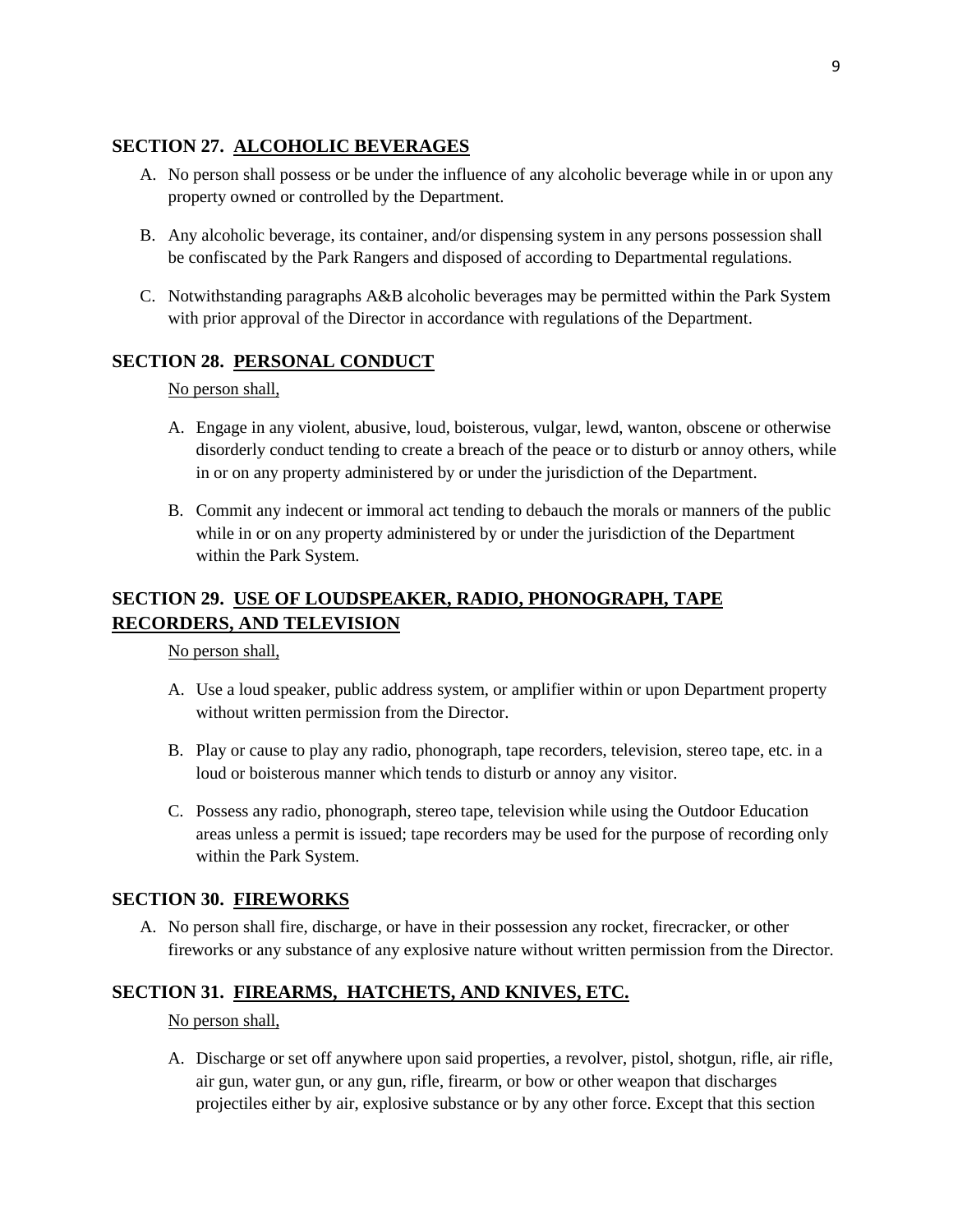shall not apply to any deputy sheriff, police officer, peace officer, park ranger or other duly appointed law enforcement officer while carrying out the duties and responsibilities of his position, nor to any person while on or in those areas which may from time to time be designated as hunting areas by the Department or while upon designated target ranges or areas.

- B. Possess any type of knife, hatchet or ax in any area of the park except for those park users camping in campsites.
- C. It shall be the duty of the Park Ranger to confiscate any of the above articles except as provide in Section A and B.

## <span id="page-12-0"></span>**SECTION 32. BALLOONS, AIRPLANES, AND PARACHUTES**

A. No person shall make any ascent in any balloon or airplane or any descent in or from any balloon, airplane or parachute without written permission from the Director.

## <span id="page-12-1"></span>**SECTION 33. LITTERING, DUMPING, AND POLLUTION OF WATERS**

#### No person shall,

- A. Discard, deposit, dump, litter or allow to blow away refuse of any kind or nature except by placing said refuse in containers provided for such purpose.
- B. Bring or dispose of any type of trash, refuse or debris in any park whether disposing of in receptacles or not, if such refuse did not result from park usage within the Department.

## <span id="page-12-2"></span>**SECTION 34. SKATING AND COASTING**

#### No person shall,

- A. Use roller skates, roller blades or skate boards on any park roadways or areas except as may be designated or maintained for that purpose.
- B. Skate, sled, snowshoe, walk or go upon any ice or ski except upon such places which may be designated or maintained for the purpose.
- C. Coast with hand sleds, bobsled, cards or other vehicles, on wheels or runners except in places designated or maintained for that purpose.

## <span id="page-12-3"></span>**SECTION 35. PUBLIC EXHIBITION**

A. No person shall exhibit any machines, animals or indulge in any aerobatic exhibitions, nor shall any person carry on any performance or do anything whatsoever which shall cause persons to congregate so as to interfere with the proper use of such property by the general public or to obstruct the passage of vehicles or persons, without first having obtained a permit from the Department within the Park System.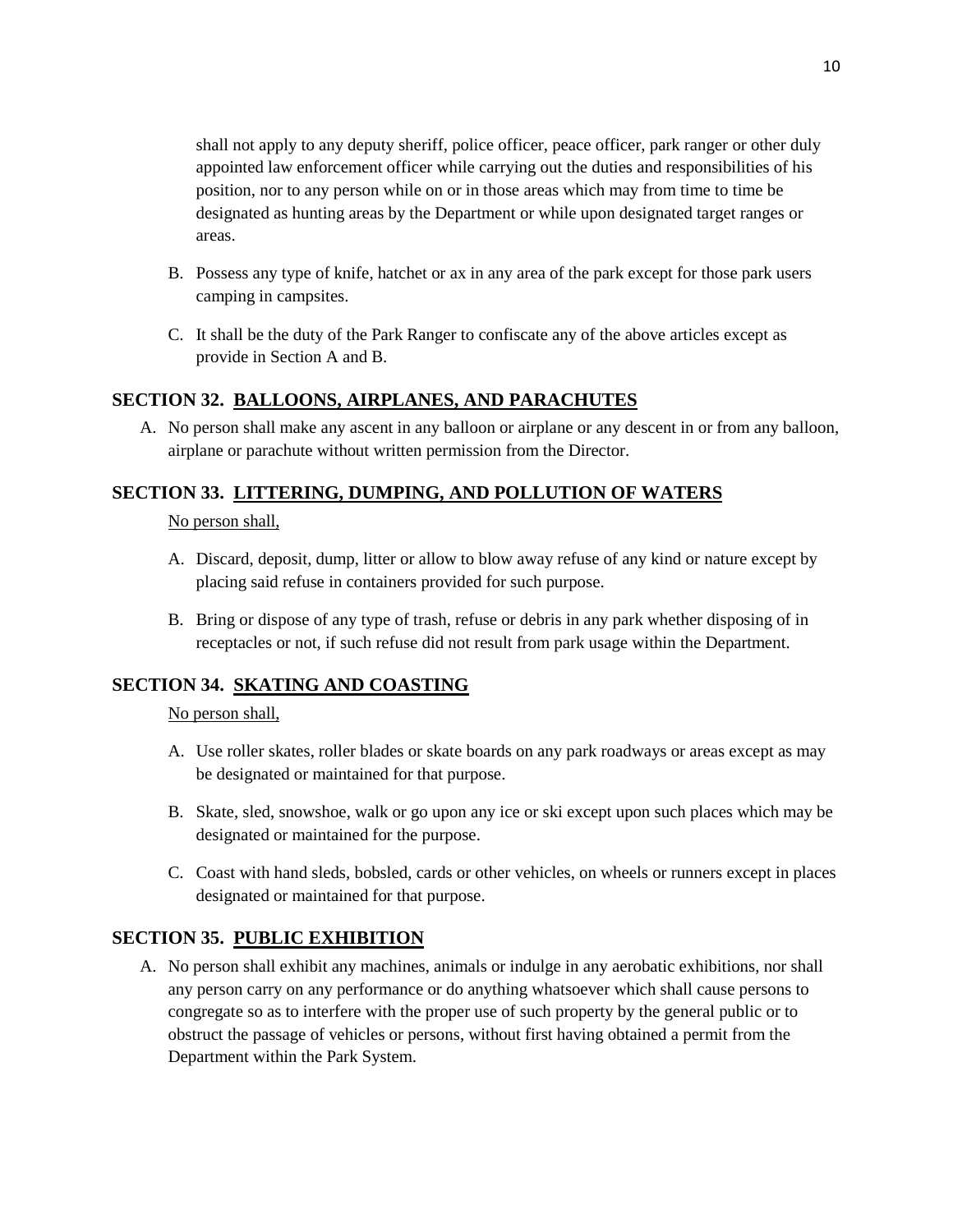## <span id="page-13-0"></span>**SECTION 36. ANIMALS AND BIRDS**

#### No person shall,

- A. Bring, drive or lead any animals, except as set forth below, onto the Park System except that horses may be ridden by persons in charge thereof or driven before a vehicle attached thereto without written permission from the Director.
- B. Bring, drive, lead, or carry any dog, animal or pet which is unleashed or on a leash more than six (6) feet in length. Animals must be under immediate control of a competent person.
- C. Permit his dog or pet to enter any public building or to be upon any designated swimming area except a trained Seeing Eye dog.
- D. Permit any horse or other animal to stand unattended unless in charge of a competent person.
- E. Torture, ill-treat or neglect any animal or pet.
- F. Bring any pet or animal into any park area unless said pet or animal has been properly inoculated and has a current year's license if so required.
- G. Allow any pet or animal to enter into any water area except in those areas designated as dog training areas where retriever dogs may enter the water for training purposes by permit.
- H. Allow any pet or animal to run at large which is deemed after due consideration by the Park Ranger to constitute a threat to the public health and welfare; therefore, it shall be the responsibility of every Park Ranger to kill the animal if other means are not available or prove unsuccessful within the Park system.

## <span id="page-13-1"></span>**SECTION 37. FEES AND CHARGES AND PERMITS**

A. No person shall use any Department facility or area for which a fee or charge has been established by the Department without payment of such fee or charge receipted by the appropriate Departmental permit.

## <span id="page-13-2"></span>**SECTION 38. EMERGENCY POWERS**

Nothing in these rules shall,

- A. Prohibit or hinder duly authorized agents of the Department or any police officers from performing their official duties.
- B. Prohibit the Department from establishing rules and regulations required to protect the health, welfare and safety of park visitors and property within the Park System.

## <span id="page-13-3"></span>**SECTION 39. PENALTIES AND ENFORCEMENT**

A. Any person who violates any provision of this Ordinance shall, for every such offense, upon conviction thereof, in a summary proceeding, be sentenced to pay a fine of not less than Twenty-Five Dollars (\$25.00) or more than Three Hundred Dollars (\$300.00) and/or to undergo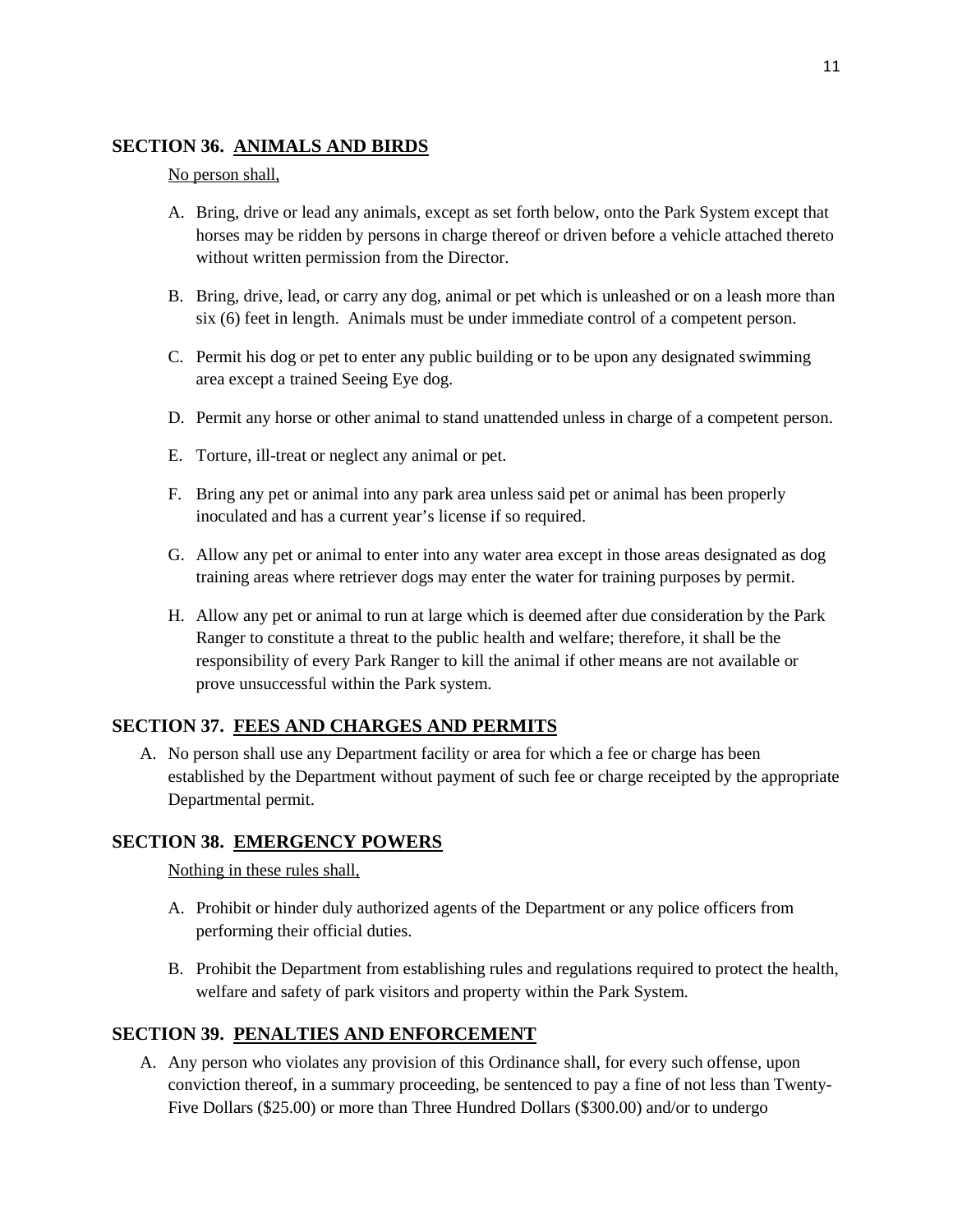imprisonment for a term of not more than thirty (30) days. All prosecutions shall be brought in the name of the County of Bucks, and all fines shall be paid to the County of Bucks

- B. Enforcement of subsection 39 (A) shall be the duty of the Bucks County Park Rangers. The Bucks County Park Rangers shall have the authority, upon view of a violation of this Ordinance, to arrest and detain a suspected violator and to issue to him a non-traffic citation under the Pennsylvania Rules of Criminal Procedure for a violation of this Ordinance.
- C. Notwithstanding any provision in this Ordinance to the contrary, the Bucks County Park Rangers shall also have authority to enforce the Pennsylvania Crimes Code, the Motor Vehicle Code, the Juvenile Act and the Drug, Device, Controlled Substance and Cosmetic Act.
- D. The Bucks County Park Rangers shall have authority to make arrests and/or institute prosecutions (including without limitation the issuance of traffic and non-traffic citations, criminal complaints, and arrest warrants) in accordance with the Pennsylvania Rules of Criminal Procedure and the Bucks County Park Rangers shall be bound by such rules.
- E. The enforcement authority of the Bucks County Park Rangers, including the issuance of nontraffic citations, is limited in jurisdiction solely to property within the Bucks County Park System and/or County properties that from time to time may be assigned to the Bucks County Park Rangers for patrol.
- F. The Bucks County Park Rangers shall carry Department issued service weapons whenever on official duty.
	- 1. These weapons may be used only in the act of self-protection or the protection of a park patron/patrons from a life threatening situation.
	- 2. Before any ranger may possess or carry a Department issued weapon he/she must pass psychological testing administered by the County and must qualify semi-annually by a state certified firearms instructor.
- G. It shall be the duty of any Park Ranger to cause the removal of any person that he feels is jeopardizing the safety or well-being of any park patron(s).

<span id="page-14-0"></span>**SECTION 40. SEVERABILITY** The provisions of this Ordinance are severable. If any sentence, clause or section of this Ordinance is for any reason found to be unconstitutional, illegal or invalid, such unconstitutionally, illegality clauses or sections of the Ordinance, it is hereby declared to be the intention of the County Commissioners of the County of Bucks that this Ordinance would have been adopted had such unconstitutional, illegal or invalid sentence, clause or section not have been included herein.

<span id="page-14-1"></span>**SECTION 41. ORDINANCE REPEAL** All other provisions of said Ordinance No. 14 and No. 52, where the same are not inconsistent herewith, are ratified and confirmed.